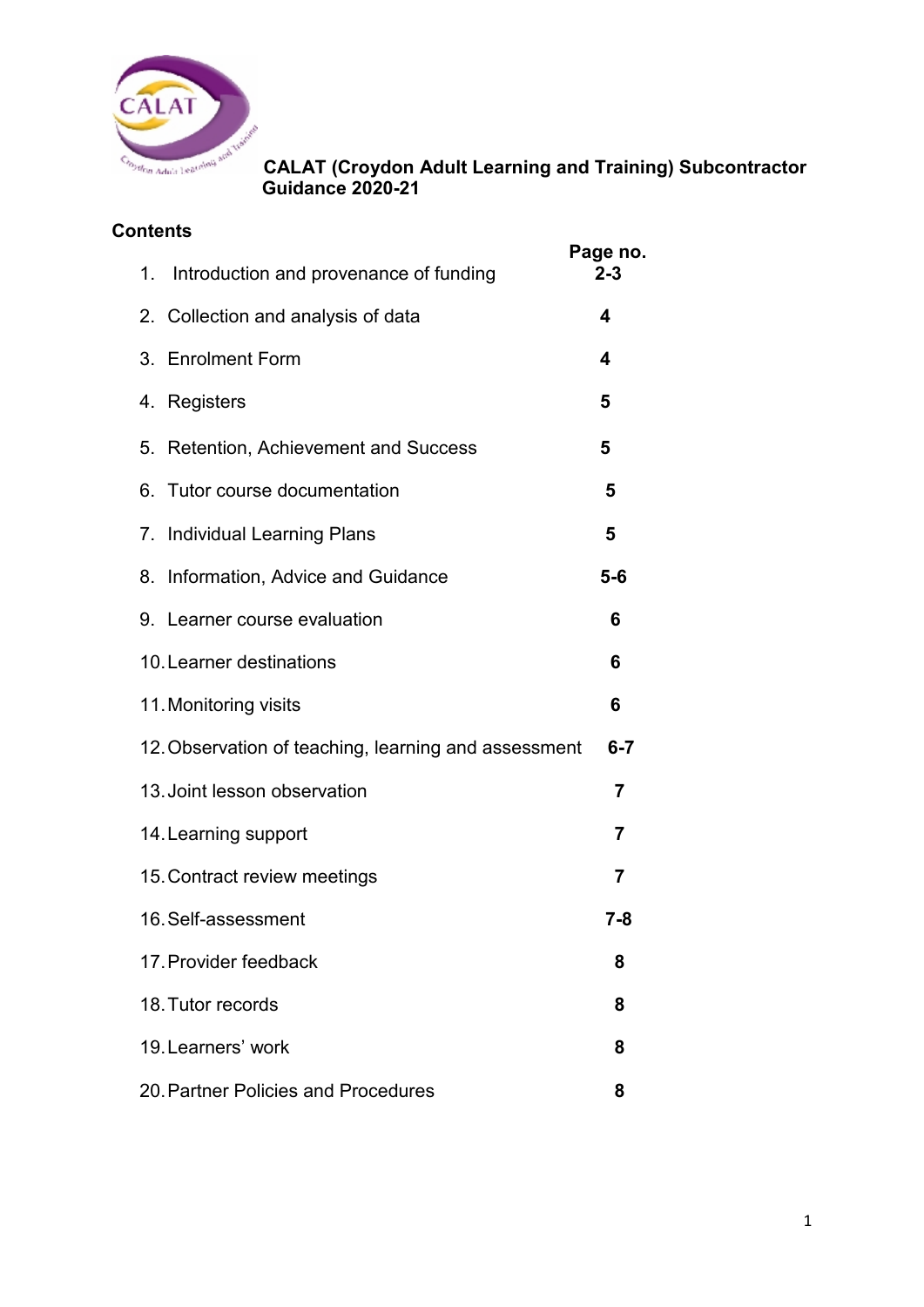

## **1. INTRODUCTION**

### **CALAT's Vision is:**

To provide an outstanding curriculum which will tackle skills gaps, increase individuals earning potential and support economic growth; reduce social isolation, improve health and wellbeing and enable all learners to realise their aspirations and transform their lives.

**C**reate **A**spire **L**earn **A**chieve **T**ransform

#### **Description of the Service**

Croydon Adult Learning and Training, (CALAT), a local authority adult learning service provider, is one of the largest adult learning services in the country delivering a wide range of part time provision. CALAT is part of the Place Department, located within the Growth, Employment and Regeneration division. The work of CALAT's is embedded within Croydon's Economic Development strategy and service plan.

CALAT curriculum development and provision supports delivery against the following key priorities identified in Croydon's Corporate Plan:

- Create the environment for thousands of new job opportunities to be made available to local people
- Increase apprenticeships and learning opportunities for all of our residents, particularly young people, the homeless, care leavers and people living with a disability or long term condition
- Support vocational routes into growth sectors of care, culture, retail, technology, and construction through Croydon Works, our job brokerage service

CALAT's mission is "To enrich the lives of adults of all ages, abilities and backgrounds enabling them to reach their full potential through learning and education. To focus on supporting adults to achieve success in learning, improve their skills for employment, and contribute to their personal and family lives. Empowering learners is at the heart of everything CALAT does"

#### **Overview of provision:**

In 2018-19, 696 part time courses were delivered (788 planned) to over 4,023 learners: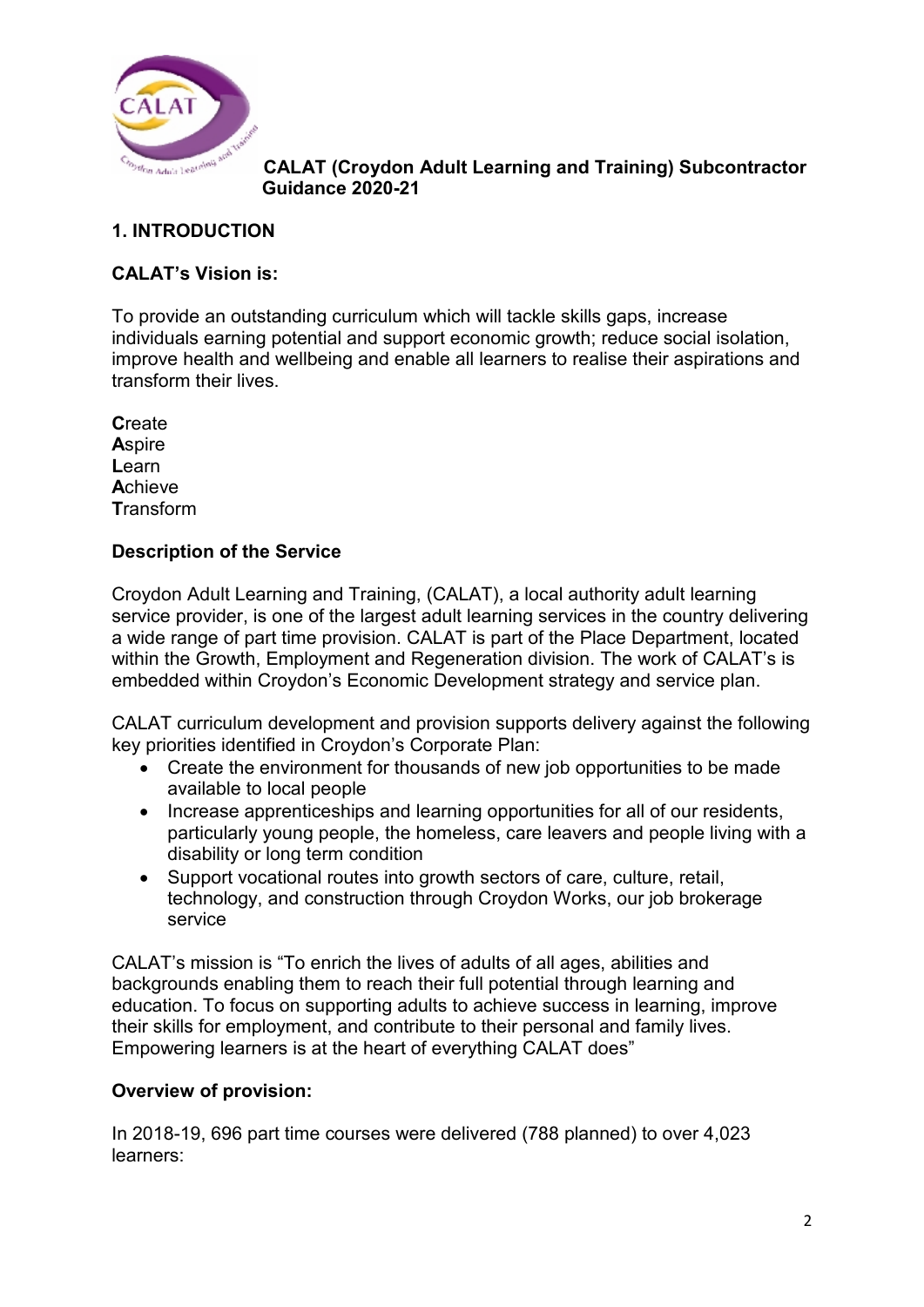

| <b>Funding stream</b>     | <b>No of learners</b> | <b>Funding generated</b> |
|---------------------------|-----------------------|--------------------------|
| Accredited                | 2,822                 | £2,854,296               |
| <b>Community learning</b> | 1,026                 | £1,515,970               |
| Apprenticeships           | 48                    | £91,029                  |
| Advanced learner loans    | 36                    | £48,376                  |
| 16-18 year old            |                       | £14,435                  |
| Self-financing            | 91                    | £18,689                  |

There were 8483 enrolments (6625 Accredited, 1614 Community learning, 155 Apprenticeships and 109 self-financing).92% of learners on accredited courses were at Entry or Level 1.

### **Sub-contracting Framework and Good Practice Guide**

Good selection and management of subcontractors along with good monitoring and review of delivery performance are key principles which underpin this subcontracting framework.

CALAT recognises fully the role that sub-contracting can play in complementing its own expertise and quality of provision. CALAT pro-actively reviews its curriculum offer to ensure strategic fit and congruence of strategic direction with key opinion formers and its funding agencies. The sub-contracting framework utilises a cycle of plan, do, check and act (figure 1) to effectively manage a continuous improvement approach to quality of partnership relationships and sub-contracted provision.

### **Figure 1: Plan-do-check-act cycle**



#### **Provenance of Funding**

The Education and Skills Funding Agency (ESFA) funds CALAT for the provision of accredited and non-accredited learning opportunities for adults. CALAT acknowledges fully that the ESFA uses its funding to match European Social Funds (ESF) and uses every opportunity to promote ESF investment to learners, stakeholders and partners alike.

CALAT is designated the 'Lead provider' in contracts and service-level agreements with its sub-contracted providers. As 'Lead provider', CALAT is responsible for monitoring the quality and performance of all provision delivered.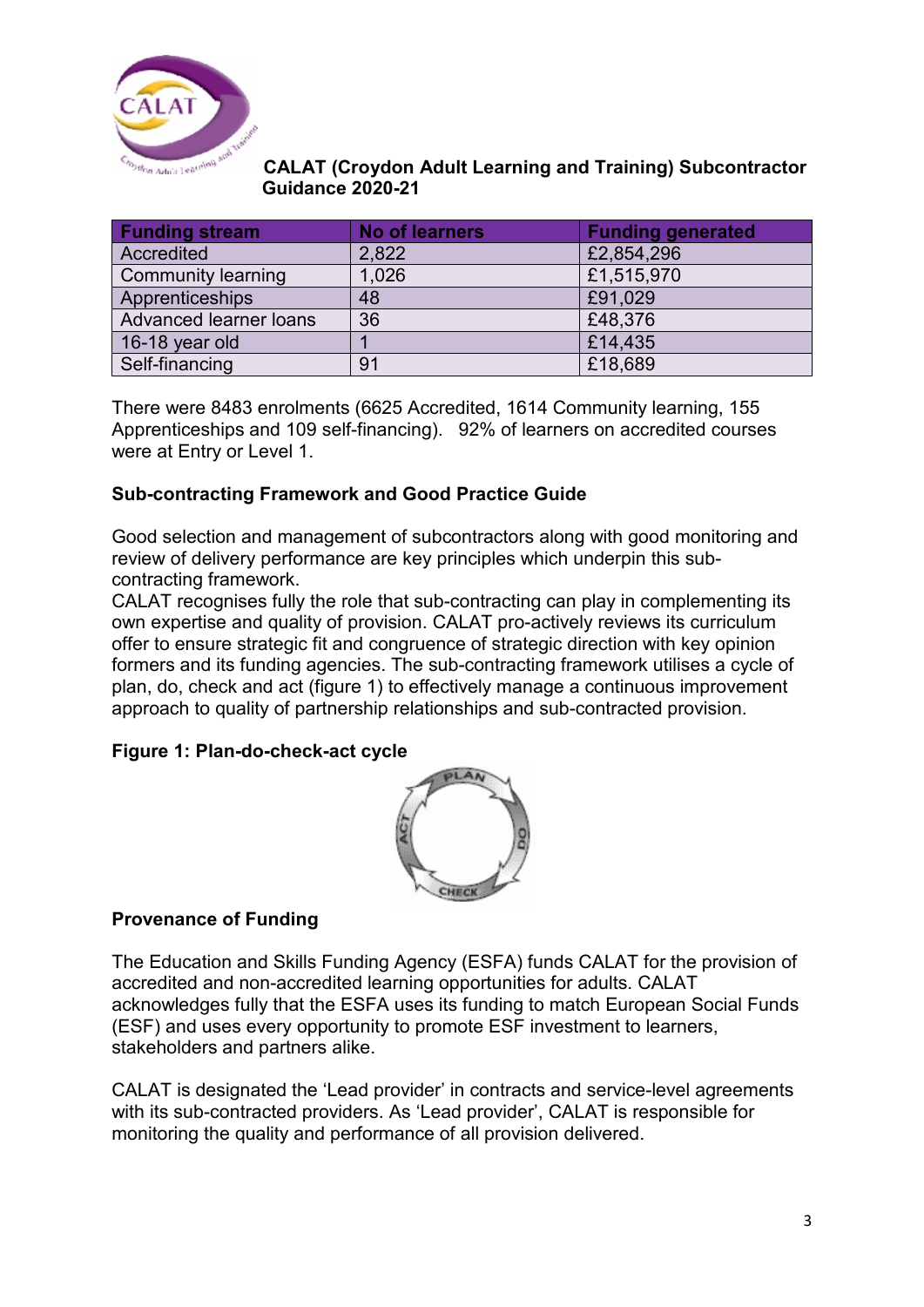

All providers have a responsibility to ensure the quality of all programmes that they deliver and must have appropriate Quality Assurance systems in place to satisfy the criteria described by Ofsted in its published 'Education Inspection Framework' (September 2019).

Providers are also required to comply with the funding rules guidance issued by the Greater London Authority (GLA) and the Skills Funding Agency (ESFA). This can be found on the GLA and ESFA websites and is updated from time to time.

Providers can register for ESFA updates at: <https://www.gov.uk/government/organisations/education-and-skills-funding-agency>

Providers can register for GLA updates at: [https://www.london.gov.uk/what-we](https://www.london.gov.uk/what-we-do/skills-and-employment/skills-londoners/adult-education-budget/information-gla-aeb-providers)[do/skills-and-employment/skills-londoners/adult-education-budget/information-gla](https://www.london.gov.uk/what-we-do/skills-and-employment/skills-londoners/adult-education-budget/information-gla-aeb-providers)[aeb-providers](https://www.london.gov.uk/what-we-do/skills-and-employment/skills-londoners/adult-education-budget/information-gla-aeb-providers)

For the avoidance of doubt an adult learner is an individual over the age of 19 on or before 31<sup>st</sup> August at the start of the academic year in which funding is sought.

### **CALAT will**:

• Register sub-contractors with GLA & ESFA and be bound by GLA & ESFA rules and qualityprotocols;

- Register learners and complete ILR returns to the GAL/ESFA via the Data Service;
- Undertake rigorous quality and performance monitoring/review of contracts;
- Convene information sessions to address data and quality assurance requirements;
- Issue providers with CALAT Learner Handbooks to be distributed to learners; and
- Inform providers of any changes to its policies and procedures.

### **Providers will:**

• Ensure sign up to the Register of Training Organisations and the Register of Apprenticeship Training Providers, managed by the ESFA;

• Give all learners a CALAT Learner Handbook as soon as they join a course; • Make all learners aware that they are being supported by ESFA and European Social funding;

• Comply with the values and principles of CALAT;

• Fully engage with all CALAT quality and inspection requirements; and

• Use all CALAT tutor and learner documentation, unless otherwise agreed by CALAT and contact CALAT regarding any variation

### **2. COLLECTION & ANALYSIS OF DATA**

All providers must collect and supply data about learners so as to meet CALAT and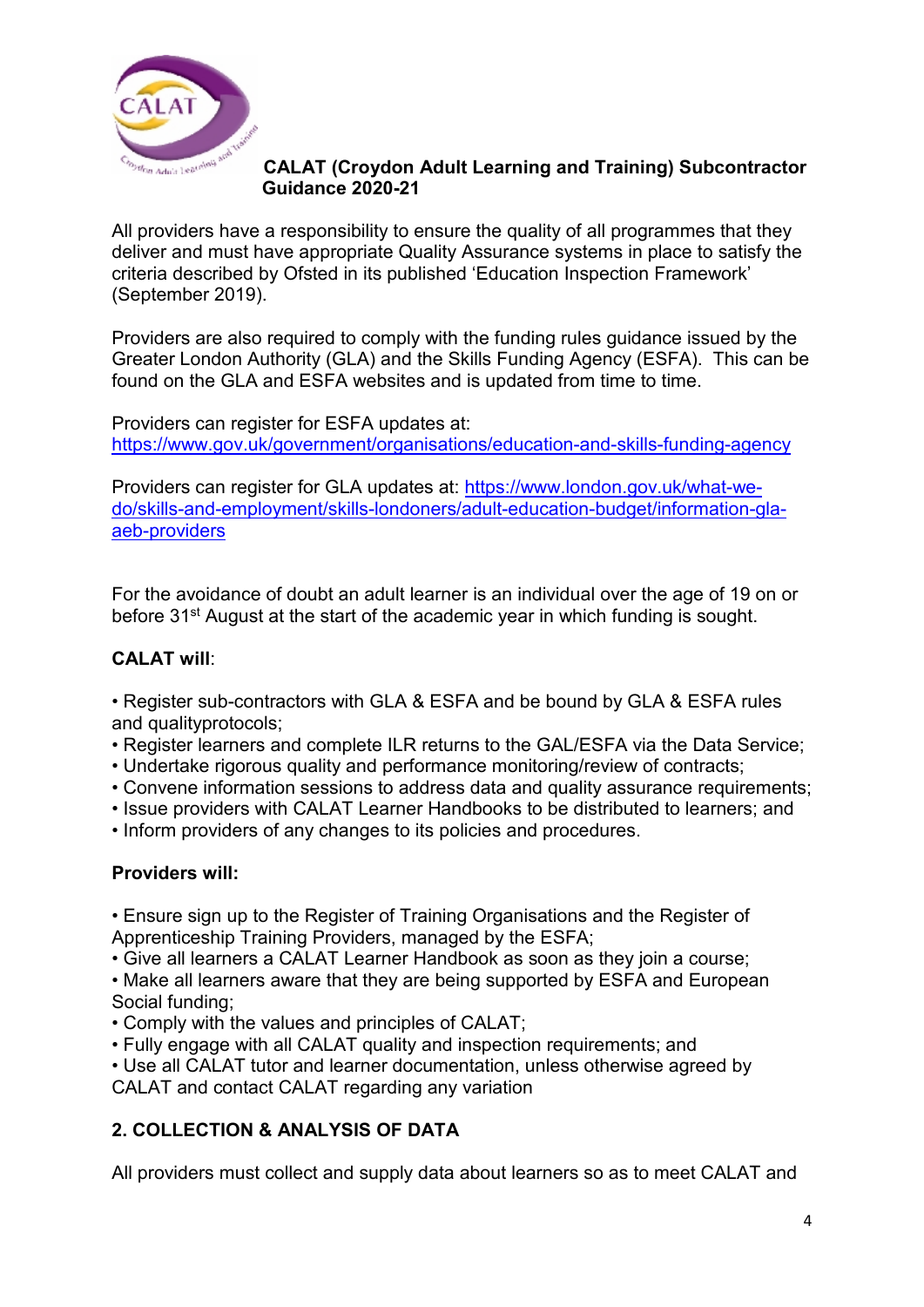

Information Authority requirements. This includes guidelines set out in the 'Specification of the Individualised Learner Record for 2017/18', as published on the Information Authority's website [http://www.theia.org.uk](http://www.theia.org.uk/) .

Providers must also comply with the provisions of the General Data Protection Regulations (GDPR) in order to:

- support payments received on profile
- enable reconciliation to take place
- support the contract management and allocation processes

Where CALAT is concerned about the quality of data, including their completeness or accuracy, it may require providers to supply such data more frequently for a specified period.

CALAT reserves the right to require a provider, at its own cost, to carry out such work as CALAT deems necessary to improve the quality of data.

Data received will be checked by CALAT and returned, if necessary, for correction of errors and violations. These must then be returned within the specified timescale as agreed with the Funding and Data Manager.

Additional returns of data files may be requested for quality and performance management purposes.

All providers must complete an electronic course data sheet for each course and return it one month before the start date of the programme, unless otherwise agreed with their contract manager. CALAT will subsequently upload details of such programmes onto the National Careers Service Course Directory.

#### **3. ENROLMENT FORMS**

All enrolment forms must be completed fully and accurately and submitted to CALAT within two weeks of the start of the course.

If incomplete enrolment forms are sent to CALAT, they will be returned to the provider for full completion and return.

In accordance with ESFA requirements, enrolment forms must be stored in a secure, safe place for a minimum of seven years.

#### **4. REGISTERS**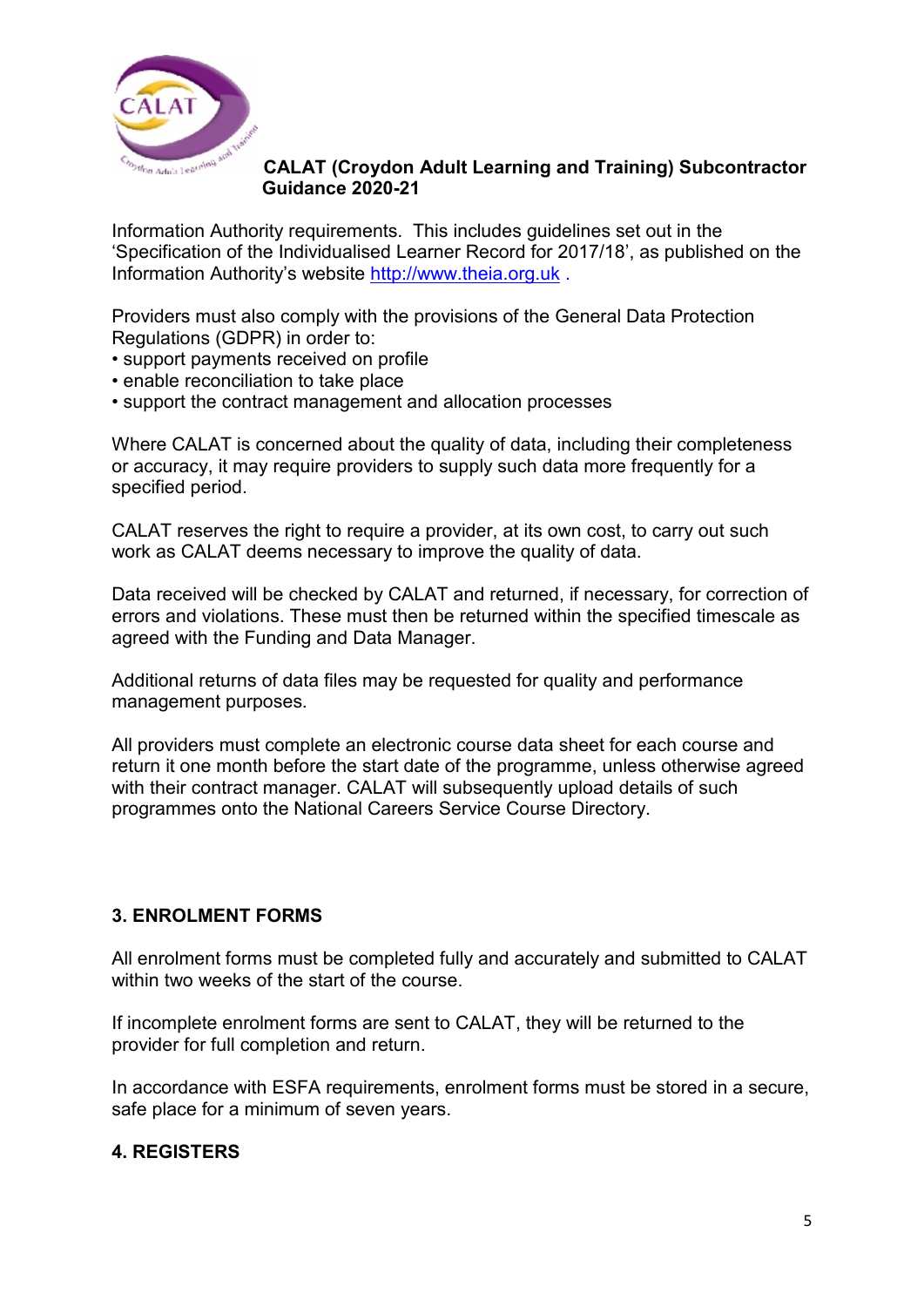

# **CALAT (Croydon Adult Learning and Training) Subcontractor CALAT (Croydon**

Tutors must complete registers accurately at the beginning of each session and then store them safely. Learners are expected to be punctual and attend all class sessions.

As learners bring funding only while they are on course, it is essential that nonattending learners are withdrawn promptly so as to avoid over-payments and subsequent reconciliation.

Providers delivering CALAT-funded programmes must complete a withdrawal form as soon as each individual learner withdrawal is confirmed.

## **5. RETENTION, ACHIEVEMENT AND SUCCESS**

CALAT will measure the contract delivery outcomes based on the retention, achievement and success of the learners, in line with the GLA/ESFA's funding rules and formula.

## **6. TUTOR COURSE DOCUMENTATION**

All teaching staff employed by providers are required to maintain and keep up-todate tutor course records, such as:

- 'Course Plan & Tutor Course Evaluation'
- 'Scheme and Record of Work'
- 'Session Plan' and
- 'Group Record of Achievement'

These should be readily available for monitoring and inspection.

### **7. PERSONAL LEARNING PLANS (PLPs)**

All learners are required to complete an ILP which has been agreed by CALAT**.**  Essential features of PLPs include appropriate initial assessment, SMARTER learning outcomes written in learner-friendly language, personal learner goals, progress reviews and summative assessment**.**

### **8. INFORMATION, ADVICE and GUIDANCE (IAG)**

Providers must ensure that all learners receive appropriate and impartial information and advice about relevant learning opportunities. The aim is to promote lifelong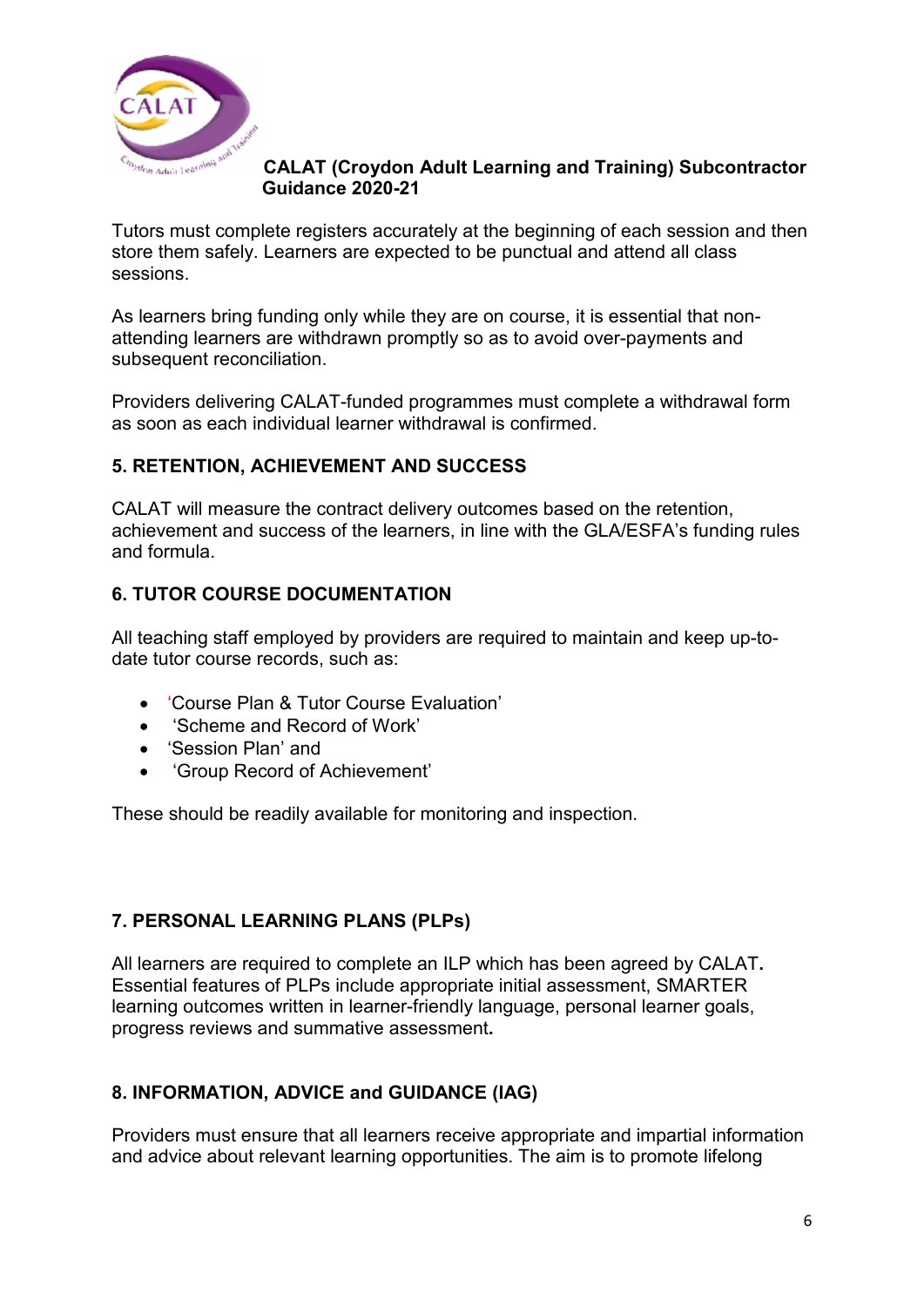

learning and enable learners to make well-informed and realistic decisions about their next steps.

These might include further learning, voluntary work, employment or other opportunities which help individuals to achieve their personal learning or work goals.

## **9. LEARNER COURSE EVALUATION**

Providers must obtain course evaluation from all learners, using the CALAT Learner course evaluation amended to indicate course delivery by each subcontractor. Learner understanding should be fully checked by staff administering the completion of the evaluation.

## **10. LEARNER DESTINATIONS**

Providers must report promptly on the intended progression of all learners, using the CALAT Learner destination survey

## **11. MONITORING VISITS**

CALAT may undertake at least one monitoring visit per term to evaluate the learner experience and course documentation. A copy of the report will be sent to the provider within two weeks of the visit. The findings will be used both to enhance and disseminate existing good practice and address areas for development.

### **12**. **OBSERVATION OF TEACHING, LEARNING and ASSESSMENT (OTLAA)**

Experienced and qualified CALAT observers will conduct observations of learning and teaching for those providers who do not have in-house observation capacity. A report and tutor action plan will be completed for each observation. Oral feedback, together with the overall grade, will be given to the tutor as soon as possible after the observation has taken place.

A copy of the completed observation report and action plan will be sent to the provider within two weeks of the observation. It is the subcontractor's responsibility to ensure that all actions listed are satisfactorily completed within the stipulated time frame.

When the quality of teaching learning and assessment in observed sessions are evaluated as below the required standard, a re-observation will take place within a given period and an improvement action plan and timeline will be agreed and monitored.

Such reports, suitably anonymised, may be used in further training activities. However, all OTLA records and feedback will be treated as confidential.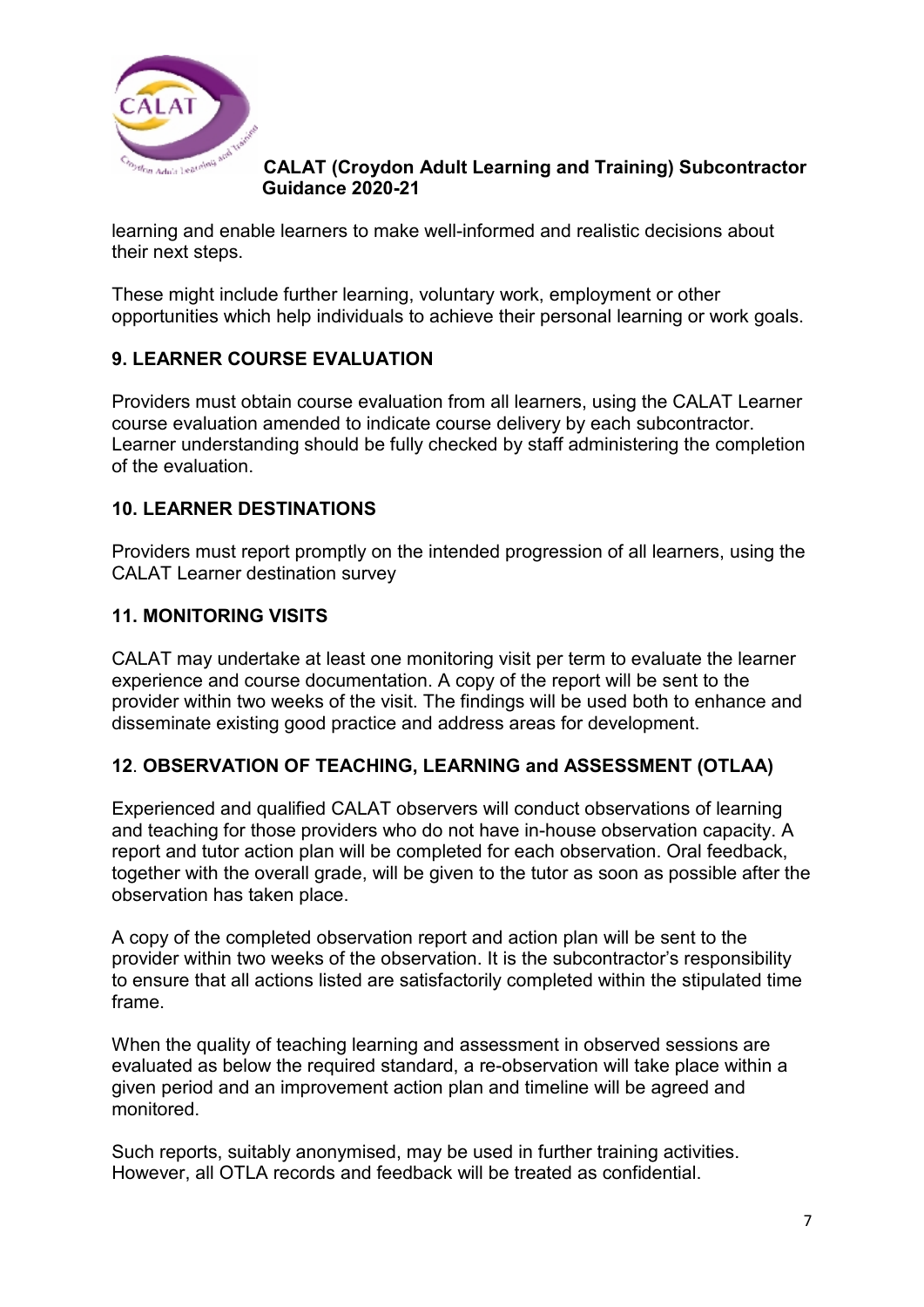

Subcontractors' observations of teaching, learning and assessment will be recognised by CALAT only if their observation processes meet CALAT OTLA policy requirements.

All in-house observation reports must clearly indicate strengths, areas for improvement, overall grade and evidence to show that action plans are regularly and appropriately monitored.

#### . **13. JOINT LESSON OBSERVATION (JLO)**

Where providers conduct their own observations of teaching, learning and assessment, a trained CALAT observer may undertake at least one joint session observation (JLO) with a sub-contractor's observer in order to standardise the evaluation of teaching, learning and assessment across all sub-contracted provision. During the observed session, both observers will evaluate teaching and learning, recording their judgements separately. Subsequently, the observers will compare their findings and the sub-contractor's observer will give feedback agreed by the CALAT observer to the observed tutor. If there are material disagreements about significant findings, including the overall grade, the CALAT observer's views shall prevail.

### **14. LEARNING SUPPORT**

Where appropriate, providers must deliver learning support to meet the additional individual needs of learners. This will allow learners with an assessed need to achieve their learning goal and maximise their potential. Support needs must be discussed with CALAT before being implemented.

When submitting a claim for support needs, providers must submit evidence of:

- a robust assessment undertaken
- the outcome of the assessment
- delivery of learner support
- full support costs

All ASB Providers need to complete a 'Learner Support' form for each learner who has received learning support and submit them to CALAT at the end of the course to substantiate the claim.

#### **15. CONTRACT REVIEW MEETINGS**

CALAT will hold three periodic contract review meetings with each provider. Each subcontractor will be allocated a contract manager who will be responsible for giving support and guidance, as required.